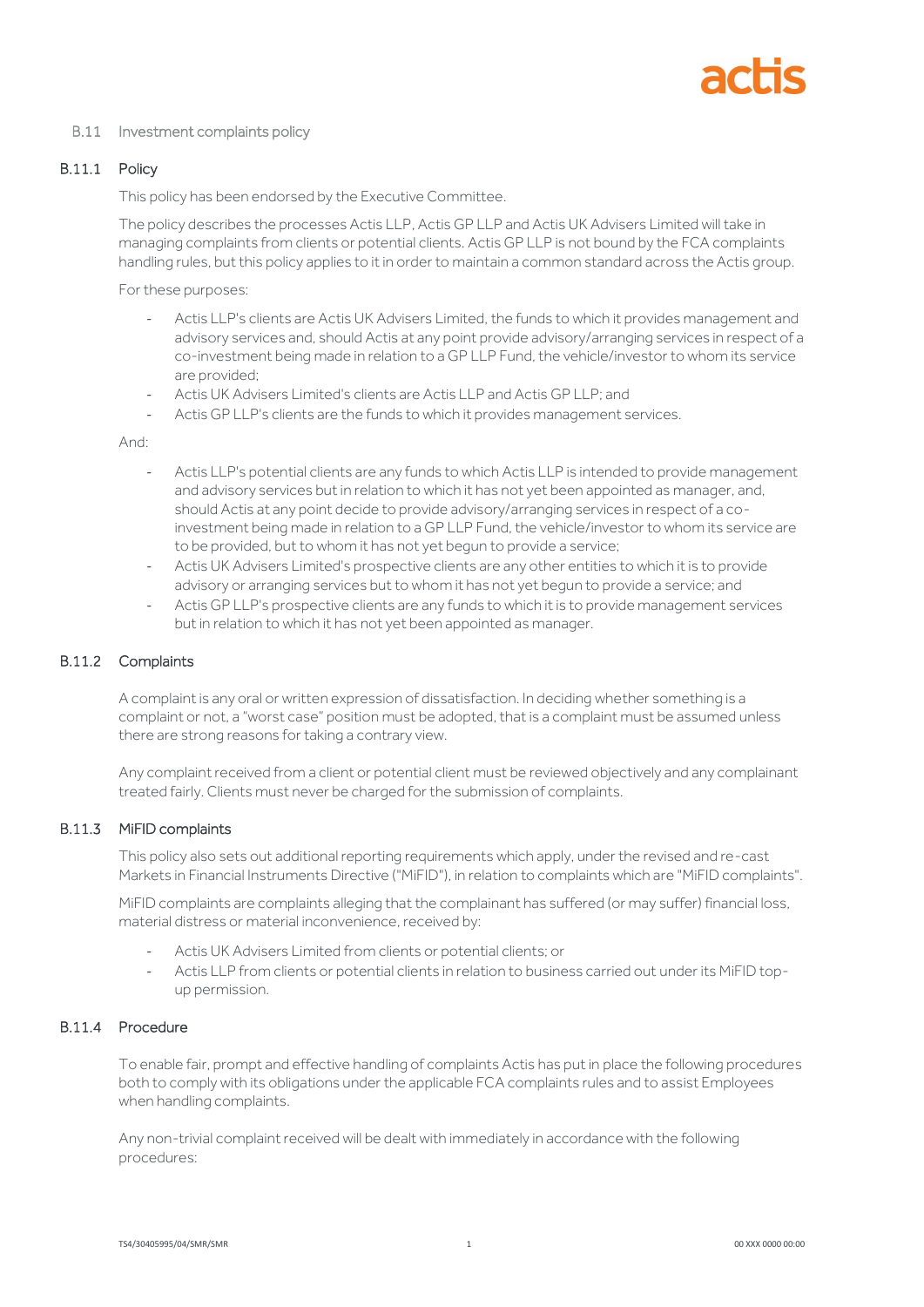- Compliance: All complaints must be brought to the attention of the Compliance Officer by completing the first three sections of the Complaints Form (the Appendix). Upon receipt of a complaint, Compliance must provide a prompt acknowledgement of the complaint, a copy of this Policy and the contact details of Compliance (compliance@act.is). Compliance will assess whether the complaint is a MiFID complaint. If so, it will promptly acknowledge this in writing to the recipient.
- Who handles the complaint: Complaints will be investigated by an investigator approved by Compliance (this may be a member of the Compliance team or the Compliance Officer), who will investigate the events surrounding the reason for the complaint to identify and address any risks and issues. Where the complaint is serious in nature, a member of Actis' Risk Committee will investigate the complaint. It is the responsibility of the individual investigating the complaint to ensure that the complaint is handled and settled expeditiously. The designated person should not have been personally involved in the matter. Actis will promptly notify the complainant in writing of who is handling their complaint.
- Investigation: Actis will seek additional information as necessary when considering the complaint. Actis will keep the complainant informed of progress of the complaint. Compliance must be kept informed of the progress of Actis' interaction with the client in relation to the complaint. It is the investigating person's responsibility to ensure that Compliance is updated.
- Conclusion: Once Actis concludes its investigation, a full and clear response must be prepared in writing in plain language and provided to the client without any unnecessary delay, and include details of the client's options. The response will set out whether Actis has upheld the complaint. Where appropriate, the response must include a statement that the client may be able to take civil action and/or that the complaint was covered by rules made under MiFID.
- Upheld complaints: Where Actis upholds a complaint it will assess whether remedial action or redress (or both) are appropriate and whether there are reasonable grounds to conclude another person is solely or jointly responsible (in which case Actis may contact that person to discuss the complaint). Where the complainant accepts an offer of redress or remedial action, Actis will promptly comply.
- Escalation: If the complaint cannot be settled to the client's satisfaction, assistance should be sought from Actis' General Counsel or Actis' Chief Operating Officer.
- Financial Ombudsman Service: Actis' regulatory clients are limited to professional clients and eligible counterparties and are not eligible to appeal to the UK Financial Ombudsman Service.
- Completion of Complaints Form: The remainder of the Complaints Form (the Appendix) should be completed.

Details of this procedures will be published on the Actis website and copies will be provided to clients upon request. Actis does not charge for responding to a complaint in accordance with the procedure.

## B.11.5 Record keeping

The Complaints Register is maintained by Compliance and should contain, for each complaint handled in accordance with this policy the completed Complaints Form (the Appendix), and copies of the original complaint, written replies to the complainant and any further correspondence, including details of the dates of these (if not already apparent, e.g. from the date field on complaints received by email).

The Complaints Register and any associated file(s) must be kept for 5 years from the date on which the complaint is finally resolved.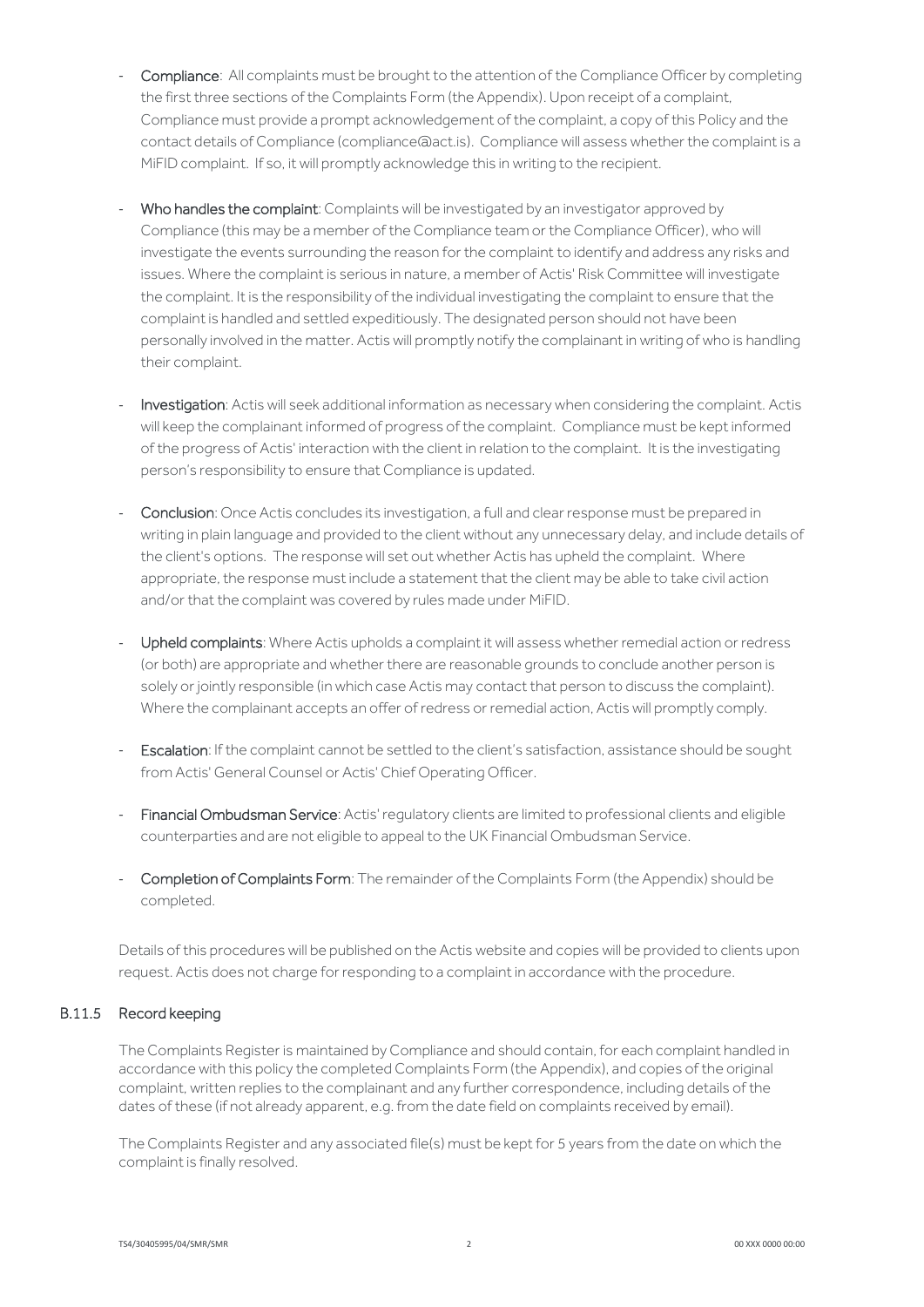# B.11.6 Reporting

Twice a year, Actis LLP and Actis UK Advisers Limited will submit a report to the FCA covering complaints received during the relevant period in relation to complaints which are MiFID complaints. The reporting periods are the six months immediately preceding and following Actis LLP's and Actis UK Advisers Limited's accounting reference date, and the report will be submitted no later than 30 days following the end of the relevant period. Joint reports may be submitted by the two entities, but must contain all of the information required in relation to each firm.

Details must be reported in the form at DISP 1 Annex 1 (insert link). Among other matters, this requires information about the total number of MiFID complaints received, closed and upheld, and the total amount of redress paid.

## B.11.7 Monitoring and review

Compliance will monitor and analyse complaints and complaints handling data received to ensure any issues or risks are identified and addressed appropriately. The Compliance Officer will decide whether any issue raised by a party constitutes a complaint. The Compliance Officer will report all complaints to the Risk Committee. This will include appropriate details of all complaints details of any remedial action taken. A copy of this report will also be presented to the Executive Committee.

#### B.11.8 FAIS Complaints procedure

All clients of Actis Africa Limited (i.e. Actis LLP and Actis GP LLP) will have the right to lodge complaints in South Africa.

The General Code of Conduct requires Actis Africa Limited to maintain a complaint resolution system and procedures which:

- Requests that any client who has a complaint must lodge such complaint in writing, setting out all relevant information and attaching copies of all relevant documentation;
- Maintain a record of such complaints for a period of five years;
- Handle complaints from clients in a timely and fair manner;
- Take steps to investigate and respond promptly to such complaints; and
- Where such a complaint is not resolved to the client's satisfaction, advise the client of any further steps which may be available to the client in terms of FAIS or any other law. In particular, the client must be informed of their right to refer the complaint to the Financial Services Ombudsman.

[The complaint resolution procedure described above in section B.11.4 above complies with the requirements imposed under the General Code of Conduct and Actis Employees must therefore ensure that such procedure is followed in relation to all complaints received from South African clients.]